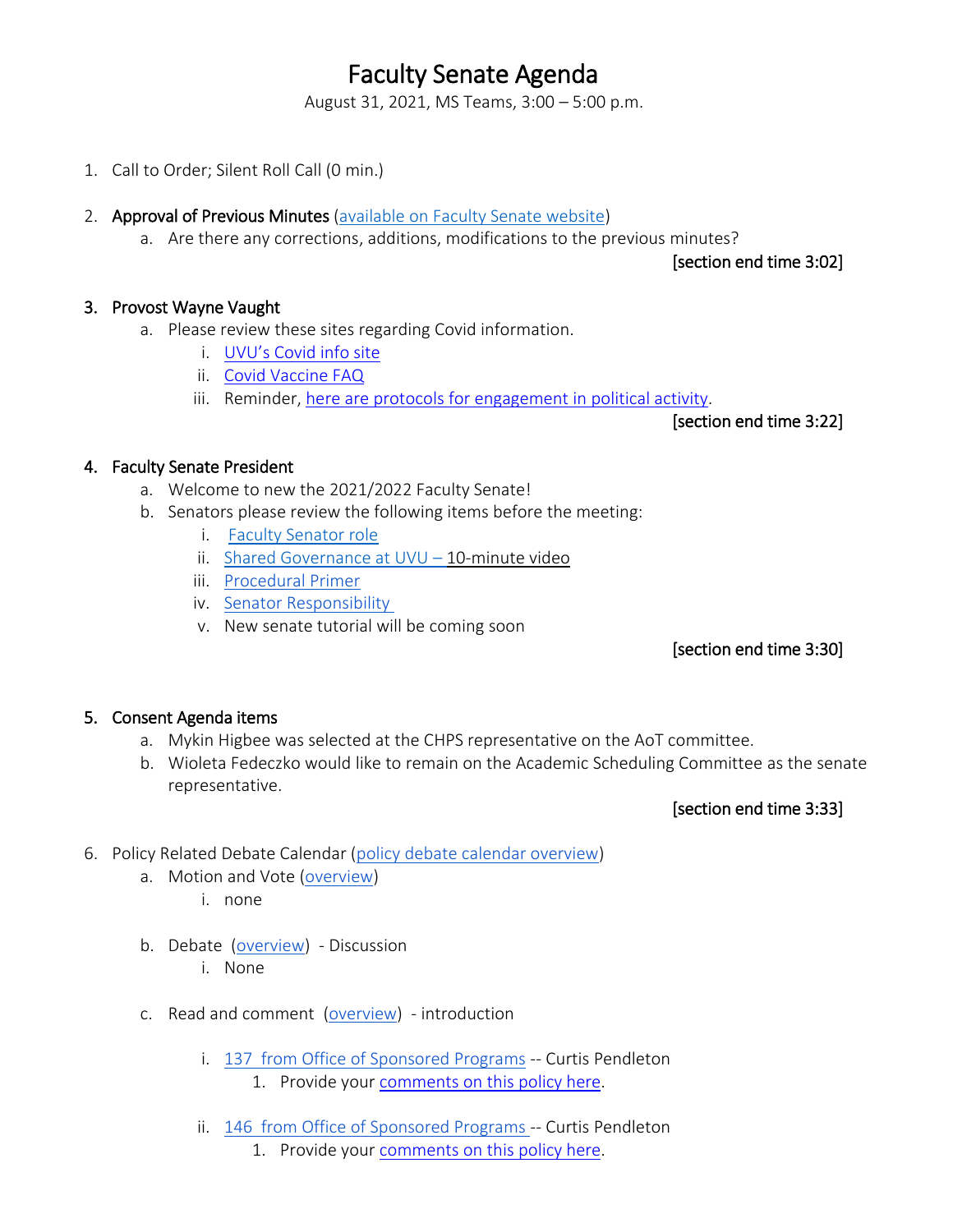- iii. 633 Annual Faculty Review –proposed Faculty Performance Evaluation and Feedback (complete rewrite). *With the rewrite of Policy 633 would be the deletion of Policy 638 - Post Tenure Review as it will be covered under Policy 633.*
	- 1. Stage 2 closes 10/1. Sponsored by Anne Arendt, steward is Suzy Cox (initiated and led by Faculty Senate). [Comment document,](https://docs.google.com/document/d/1CLg6UXnm_NBps8HtEIEM70om-XV6Xl7MLiSOHga0KvY/edit?usp=sharing) including responses to previous comments and also current draft.
	- 2. Further [comments](https://docs.google.com/document/d/1DjrzpI2GRJX7SRD1qFvst9jEdFHWbbeZVNF2DHaf1SQ/edit?usp=sharing) should address th[e current draft of the policy.](https://docs.google.com/document/d/165FcbmotArFpdu0_g9sKkOXZrbr3tDpf/edit?usp=sharing&ouid=107635503930651989069&rtpof=true&sd=true)
	- 3. Any comments on deleting 638 should be addressed [here.](https://docs.google.com/document/d/1vYvDCmw5Mt0Wz2pSdAgpPR7cBfEhcnQdSaDMIXGBQiU/edit?usp=sharing)

## [section end time 3:53]

d. Policies moving to stages 3 or  $4 -$ *No time allocated, update only. Can provide public comments but past senate comments.*

- 1. [425: Scheduling campus facilities](https://policy.uvu.edu/getDisplayFile/59a85b3b568009ec588136fe) (Stage 3)
- 2. 522 Undergraduate Credit and Transcripts (approved 6/24)
- 3. 525: Credit for prior learning (approved 6/24)
- e. Policy proposals, Policies Entering Stage 1, or other Policy Related
- 7. On the drafting board -- information items
	- *a. End of Stage 1*
		- i. 640 Faculty Sabbatical Leave
		- ii. 644 Department Chairs
		- iii. 646 Faculty Appeals for Retention, Tenure and Promotion
		- iv. 653 Non-Tenure Track Faculty
	- *b. Stage 1*
		- i. 631 Student Ratings of Student Instruction/SRI Terminology Bundle (Non-Substantive Revision)
		- ii. 632 Assignment and Advancement in Academic Rank
		- iii. 649 Faculty Corrective Actions and Terminations Due to Cause
	- *c. Early Stage 1*
		- i. 606 Adoption of Course Materials and Textbooks
		- ii. 647 Faculty Grievances originally planned limited scope?
		- iii. 648 Faculty Separation due to Institutional Reasons
		- iv. 650 Faculty Separation Due to Medical Issues
		- v. 651 Faculty Retirement and Resignation

# [section end time 4:00]

- 8. Non-policy Related Action Calendar [\(non-policy debate calendar overview\)](https://docs.google.com/document/d/1zrPy0Fn9xcOhidd1XMgo1opj-lYb_9aTvLKg_NI1eLA/edit?usp=sharing)
	- a. Feedback requested
		- i. none
	- b. Updates on Non-policy Actions (as voted on by Senate) [\(overview\)](https://docs.google.com/document/d/1zrPy0Fn9xcOhidd1XMgo1opj-lYb_9aTvLKg_NI1eLA/edit#bookmark=id.20s1i57f673d) [no time given]
		- i. none
	- c. Discuss Next Steps (and, as necessary, Vote on) Senate-Directed Action [\(overview\)](https://docs.google.com/document/d/1zrPy0Fn9xcOhidd1XMgo1opj-lYb_9aTvLKg_NI1eLA/edit#bookmark=id.1turi862unvt)
		- i. None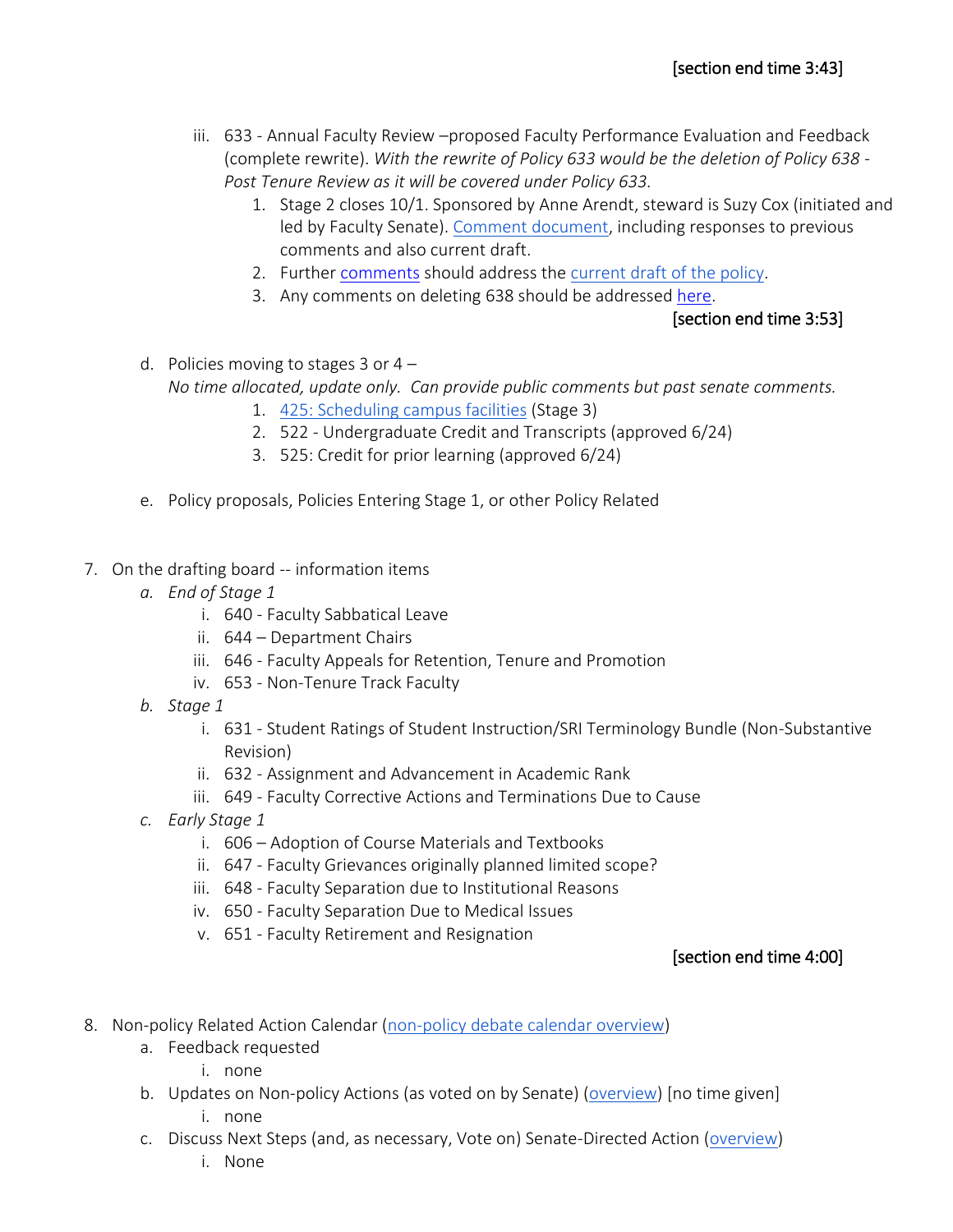d. Incoming Proposals and Proposal Next Steps

*Note: Senators must vote to entertain further discussion or action on incoming proposals. With a majority vote to further entertain the proposal, Senators must then propose and vote on how to pursue the proposal.*

- i. [hold-over from 3.30.21 meeting] Permanent residency renewals or citizenship costs on department instead of colleges or overall institution; not inclusion friendly (Jon [Westover/](https://www.uvu.edu/directory/employee/?id=aFl6VXZQU0Nab3dWU3B3bEhrelhSQT09)[Maureen Andrade,](https://www.uvu.edu/directory/employee/?id=NFhUTGo0MUQ3dkY5Y1JUL2NETHdJQT09)
	- 1. *Recommended action: If Faculty Senate votes to entertain further action on this proposal, Faculty Senate Executive Committee recommends that Faculty Senate create feedback document to address concerns and from that formulate recommendations on said topic, led by the Special Assignments and Investigations Committee Chair.*

# [section end time 4:12]

- ii. [hold-over from 4.13.21 meeting] UVU should consider making a teaching professorial track (for those who want to strictly teach) to go alongside our current tenure and rank path. This has been an on and off conversation over many years. See these documents from 2009 from Chuck Allison, then Faculty Senate President: [AAUP Statements on](https://drive.google.com/file/d/15MFUkD42wXRUUGnn9xenvigkHeO1_ZT8/view?usp=sharing)  [Faculty](https://drive.google.com/file/d/15MFUkD42wXRUUGnn9xenvigkHeO1_ZT8/view?usp=sharing) | [AAUP Statements on Non-tenured Faculty.](https://drive.google.com/file/d/1KhhWVfa15ixy7A7J9ZLMtcNshn7-bEMC/view?usp=sharing) Consider lecturers & professionals in residence.
	- 1. *Recommended action: If Faculty Senate votes to entertain further action on this proposal, Faculty Senate Executive Committee recommends handing this over to special topics and make a taskforce and also collaborate with RTP committee.* [section end time 4:24]
- iii. Faculty Senate should consider making a syllabus checklist that contains all of the required and suggested syllabus language. The language would be written by faculty and housed on the Faculty Senate website with help from the OTL and Advancement of Teaching committee.
	- 1. *Recommended action: If Faculty Senate votes to entertain further action on this proposal, Faculty Senate Executive Committee recommends handing this over to special topics and make a taskforce that will facilitate collecting syllabus statements from faculty around campus.*

## [section end time 4:36]

- iv. Resolution on the affirmation of anti-racism, diversity, and inclusion in both teaching and scholarship and also in institutional training. See [University of Utah resolution](https://academic-senate.utah.edu/senate-resolutions/senate-affirmation-of-support-for-anti-racism-diversity-and-inclusion-scholarship-teaching-and-training-at-the-university-of-utah/) as an example.
	- 1. *Recommended action: If Faculty Senate votes to entertain further action on this proposal, Faculty Senate Executive Committee recommends handing this over to special topics to make a writing committee for a resolution affirming our support for anti-racist teaching, diversity and inclusion efforts.*

[section end time 4:48]